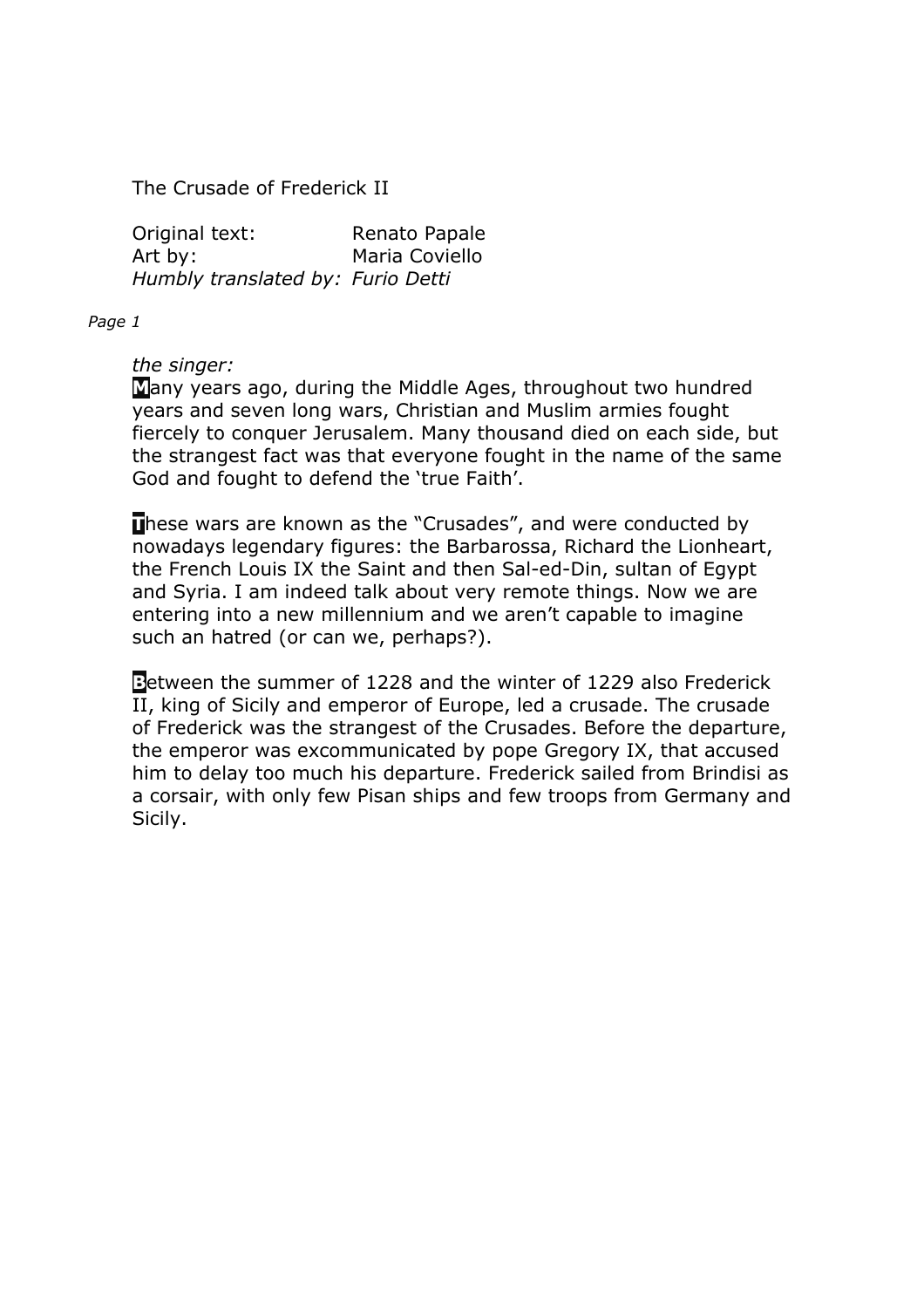**I**n the Holy Land, Malik-al-Kamil, the Sultan, has got under his command an army twenty times larger than Frederick's troops. Just after the arrival, the camp of Frederick suffered hunger, because a storm made impossible to receive supplies by sea from Acri. Meanwhile some Franciscan monks, sent by the pope, encouraged the crusaders to leave the fields. The Templars monks betrayed Frederick, revealing to Al-Kamil the moves of the emperor.

**The Crusade of Frederick went on only few months; during this period** no battle took place, no one was killed, or was injured. Without starting his campaign, Frederick II dealt a peace with Al-Kamil through the witted emir Fahr-ed-Din. During the short days and the cold winter nights Fahr-ed-Din and Frederick discussed about Law, Grammar, Philosophy, Logic, Mathematics, Falconry, Architecture, Art, and Theology.

A<sup>t</sup> the very end they signed a peace treaty. Under the terms of the pact Frederick would have reigned over Jerusalem, protecting the holy places, ensuring a durable peace, and permitting the Jews, Muslims and Christians to do their own pilgrimages.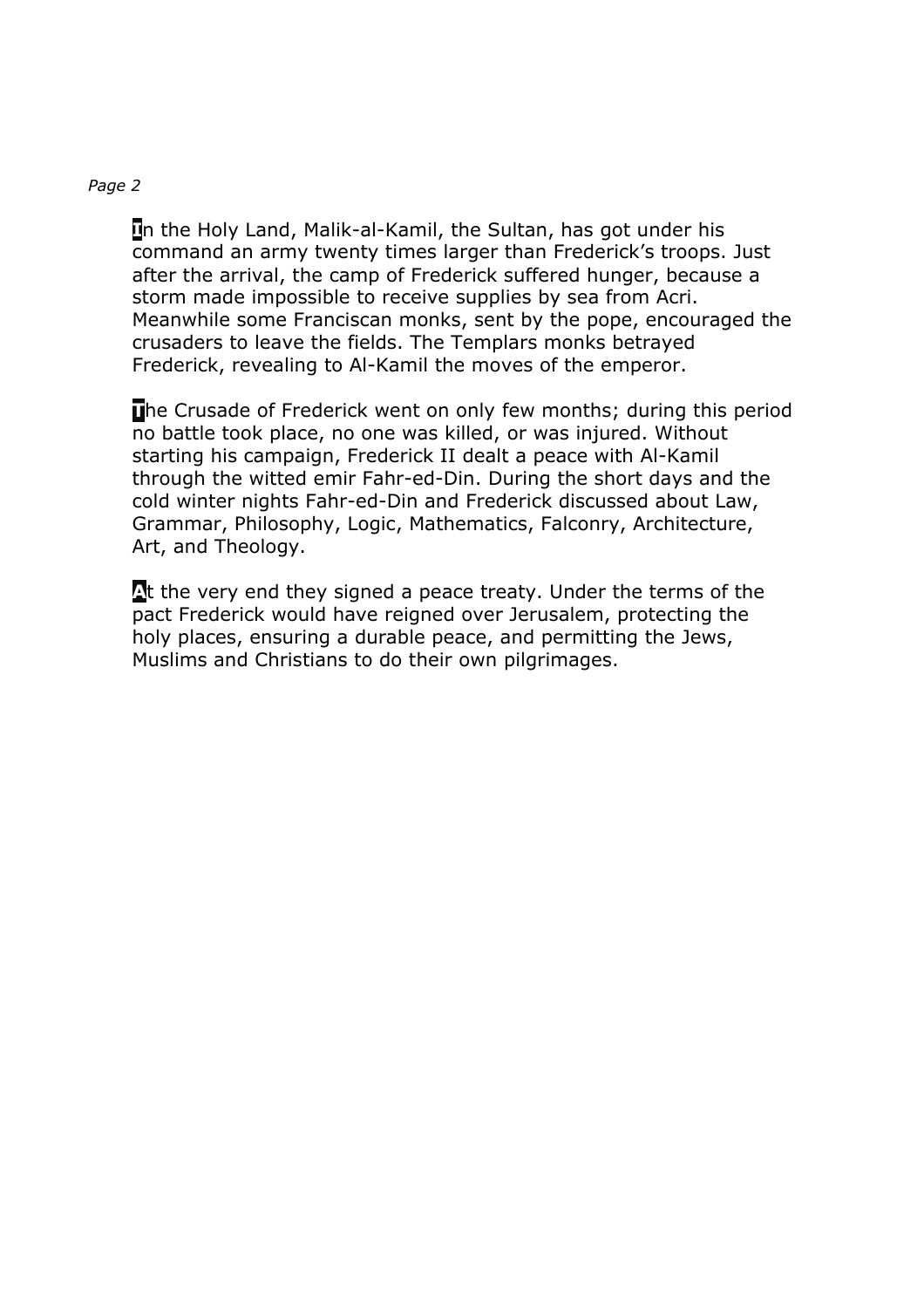**F**rederick entered in Jerusalem on Saturday, march 17<sup>th</sup> 1229.

On Sunday, march  $18<sup>th</sup> 1229$ , into the cathedral of the Holy Sepulchre, Frederick crowned himself as king of Jerusalem, against the will of the Christian Patriarch.

The Pope misunderstood Frederick. He took more than a year to forgive the emperor for conquering Jerusalem without killing any "infidel".

This story of fiction takes place in Jerusalem, on the eve of march  $17^{th}$  1229.

# *Frederick:*

"I am touched, noble Rabì, for the welcome that I received by the city of Jerusalem. Countless carpets paved the streets at my passage."

# *Rabì:*

"Glory to Thee, king of Jerusalem, new king David. On this holy Saturday the Almighty prepared your triumph before your enemies. I pray you, enter into my home: your friend, the emir Fahr-ed-Din is waiting you in the garden".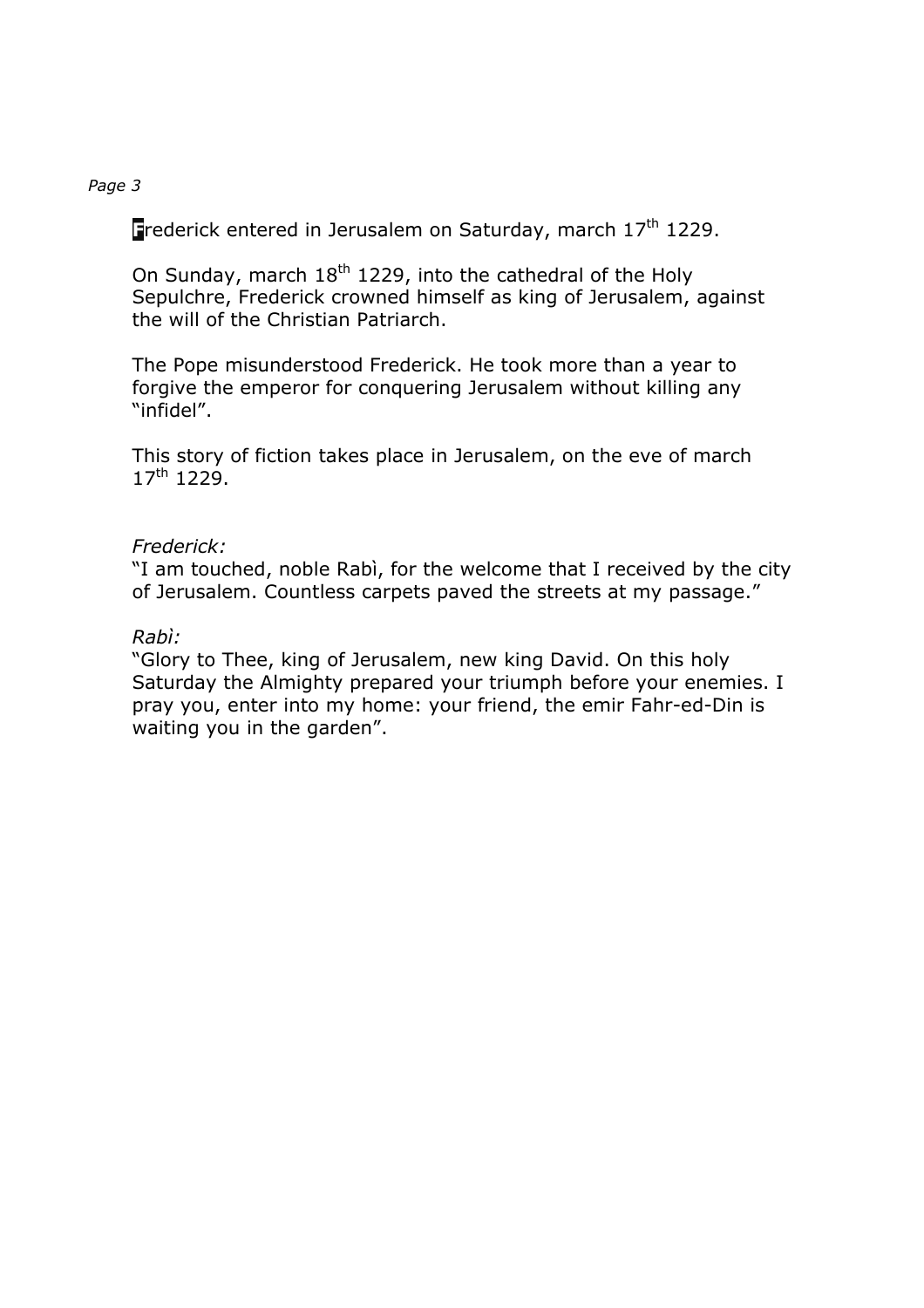### *Frederick:*

"Greetings, Fahr-ed-Din, my knight. Let me introduce to you the generals Salza, Gherardesca and Filangieri".

# *Fahr-ed-Din:*

"Peace to Thee, Frederick". "And peace to you, Grand Master, Admiral and Ambassador"

### *Herman Von Salza:*

"I am honored to meet You. I know you by fame as a fair man, and gladly I welcome You into the ranks of the Teutonic Knights. When you will want admire the majesty of the sacred Thuringian woods, I shall have the pleasure to repay your hospitality."

### *Fahr-ed-Din:*

"Thank You, good Salza, is my intention to visit all the kingdoms of Frederick".

"I have seen with wonder the ships of the Pisan fleet, Gherardesca, they are strong and impressive. Voices say that these vessels were the only that reached Jaffa".

# *Gherardesca:*

"Great and fair emir Fahr-ed-Din, know that the Pisan ships are the best thing that cross the sea. Will be my privilege to have you as my guest on the main vessel of the warfleet, If you'd like, I will bring you to Pisa, the city in which each men is a trained sailor.

And mainly a skilled builder. Our greatest and most beautiful work doesn't sail the sea, but rests into the city, moored by the Ozieri bridge. We'll cross the gate that is watched by a lion, and from there You shall see it, immense, anchored amongst a grass field. The planking and the centerings are made of white and gray striped marble. Its stem faces westward, its dome is sailing before the wind."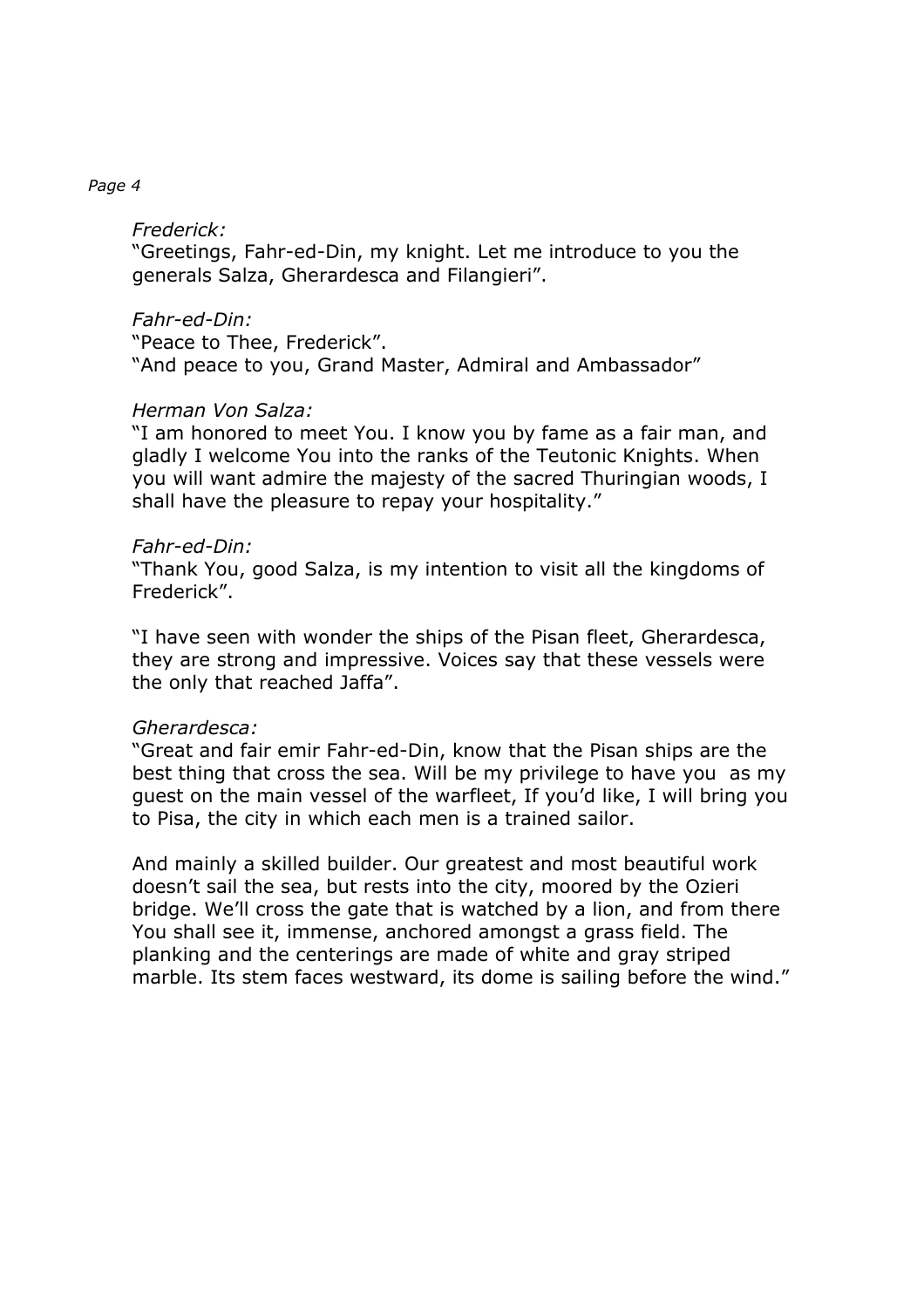"The mainmast – although fixed around by stony stays and shrouds yet framed, bowed under a lucky and bold southern wind!"

# *Fahr-ed-Din:*

"I'll pay the due homage to the skill of your architects, if – as you say – your cathedral outstands the Cordoba Mosque in beauty".

"But toworrow, after the crowning, leave me the honor to escort the royal parade in visit to the perfect octagon of the Al-Aqsa Mosque."

# *Filangieri:*

"Noble Fahr-ed-Din I have a question: I have yet heard the bells of the Holy Sepulchre ringing for the Vespers, but I don't hear the Muezzin voice."

"Why he is not chanting this evening from the high hill of Haran?"

### *Fahr-ed-Din:*

"I ordered him to stay silent and don't disturb the emperor of Christians"

### *Frederick:*

"Fahr-ed-Din, please, I am asking you to revoke the command, I will pleased too to hear the Coranic verses: the Muezzin' song at sunset remember me my eves in the sweet Palermo..."

# *Fahr-ed-Din:*

"It will done, as you ask".

"Your words make me glad, Frederick. I know well that in the kingdom of Sicily is permitted any faith, any idiom is spoken, and that your laws are written in Latin, Arabic, and Greek, to be understood by all your subjects. Your tolerance is a sign of wisdom."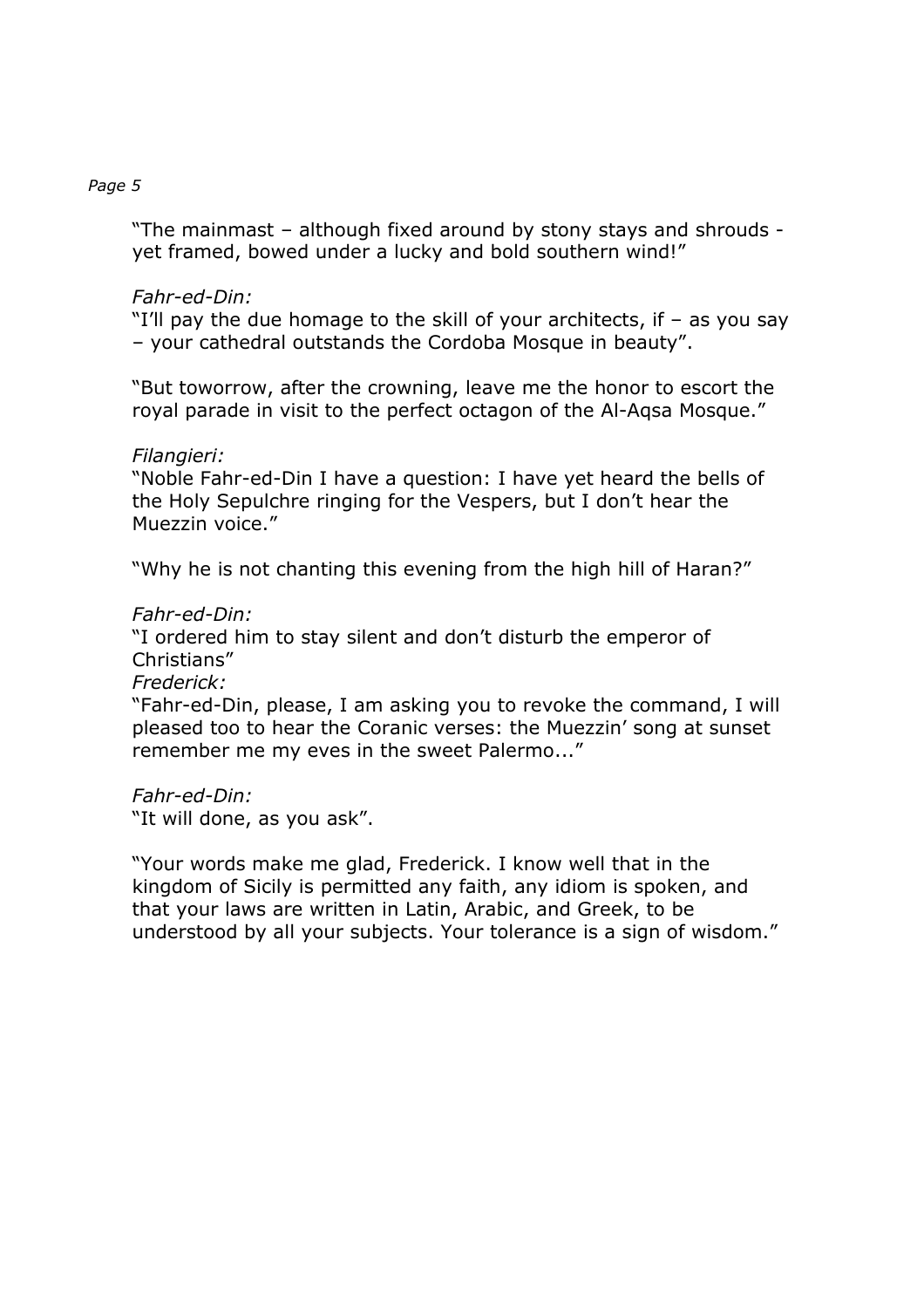# *Frederick:*

"*Tolerance"!* It sounds as a bad word. I don't think to *tolerate* my subjects. I consider them for their loyalty, even if not all are following the same creed. My religion, Fahr-ed-Din, is coming from God: His message was brought by Christ. But I *respect* your faith: its message shouldn't be less glorious if it was brought – as the tradition speaks by the archangel Gabriel to Muhammad, the Prophet".

"And what about our host Rabì, that prays our same God, covering his head, while – for the same reason – I uncover mine?"

"Was not the faith revealed to the Jews by God himself, who appeared to Abram and Moshe, wasn't it?"

### *Fahr-ed-Din:*

"You speak well, Frederick. I ever thought that our differences are diverse gifts bestowed by God to each of us."

# *Frederick:*

"I am bewildered, Fahr-ed-Din. Often I'm questioning myself, and don't find the answer: my people and yours are killing themselves in the name of the same God. ....and do you say that such a terrible thing is a divine gift?"

### *Fahr-ed-Din:*

"Why God, in His justice, would confuse men, cursing them by announcing a false creed? And who of us will be saved, and who lost eternally in damnation?"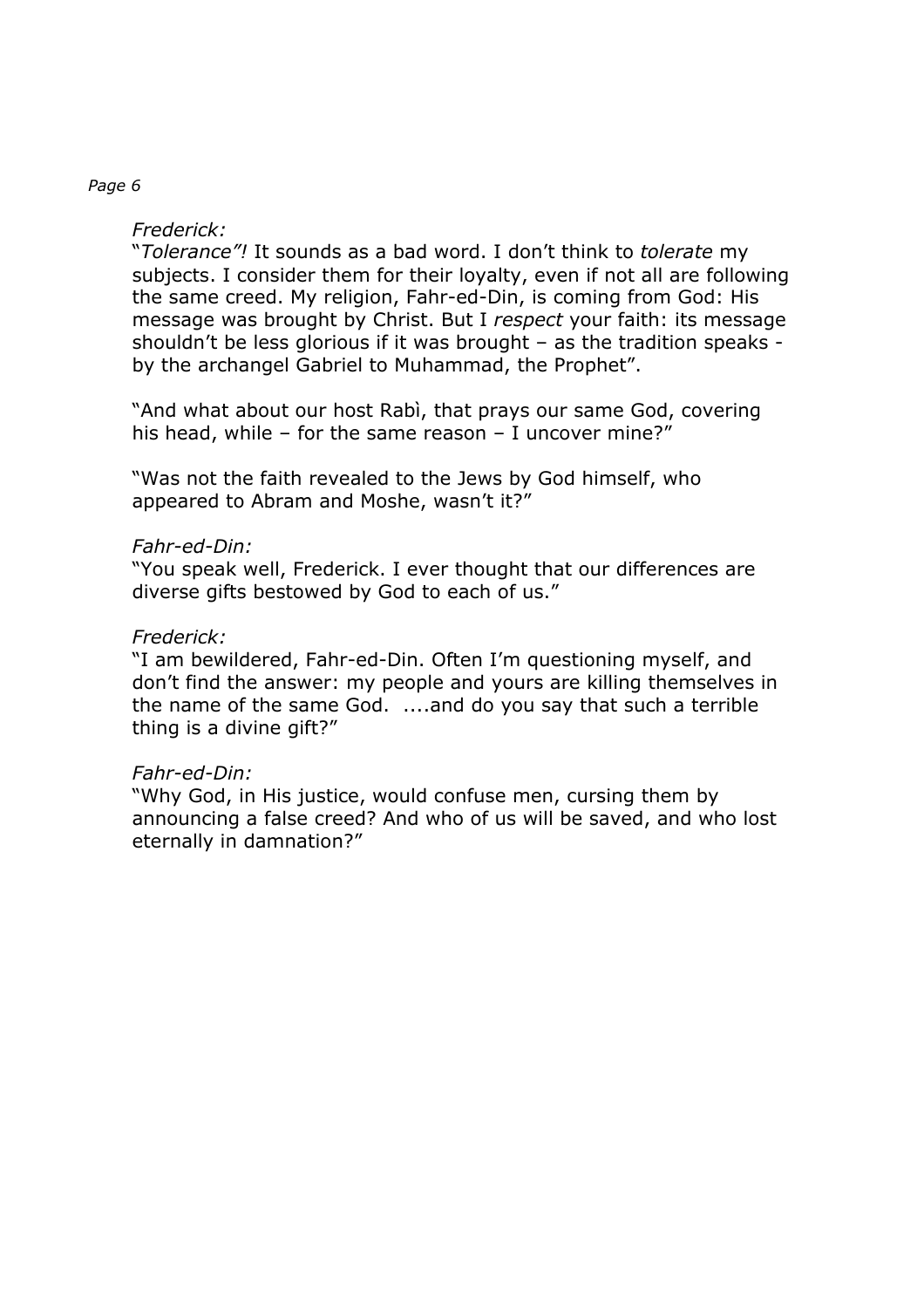"No, Frederick, you knows that war is of men and not a divine gift. What I see is that God wanted us different each from other. Not someone in Truth and the rest in Untruth, just different. Simply this: I believe. That's God's aim. Listen, I proclaim myself *Muslim,* that in my idiom means "true believer". I shall not change my creed with yours, and I suppose that shall be the same for You. Yet, such a difference *is* a gift. In the "book" of Jews and Christians, but not in the Koran, there's the beautiful tale of the tower erected in the place called Babel."

# *Rabì:*

"Yes: the curse of Babel, the confusion of languages..."

# *Fahr-ed-Din:*

"Why do you say that Babel was a curse? I read and read that piece of the Scriptures and I cannot find a punishment in that; I argue that the Babel tale means that: God saw that humanity desired to evolve, discover, raise... and gifted us our differences! He gave us the treasure of our discording opinions, the taste and the joy to debate and learn. If only we can have the humility to appreciate in another man, even different and stranger, the shade of God's grace."

# *Frederick:*

"Your argument is plain and gentle. Indeed the art of expression is the best gift that God bestowed on your people! But now I am more doubtful than before. I don't understand. Which instrument God would have given to us in order to understand anyone that is different in thinking and lifestyle?"

# *Fahr-ed-Din:*

"The means is the word. Have I to remember you the "book" of Christians? At the beginning the Word was by God. Then it was given to us. Not only to my people, as you observed for joke, but to the whole humanity. It was given to us to be used."

"In these months, Frederick, we both agreed upon many questions. We haven't in common not the eyes' color, not the skin, not the features, not the shape of our thoughts. Yet, with different words, we talked about each thing made by God and by the human wit. And we understood each other!"